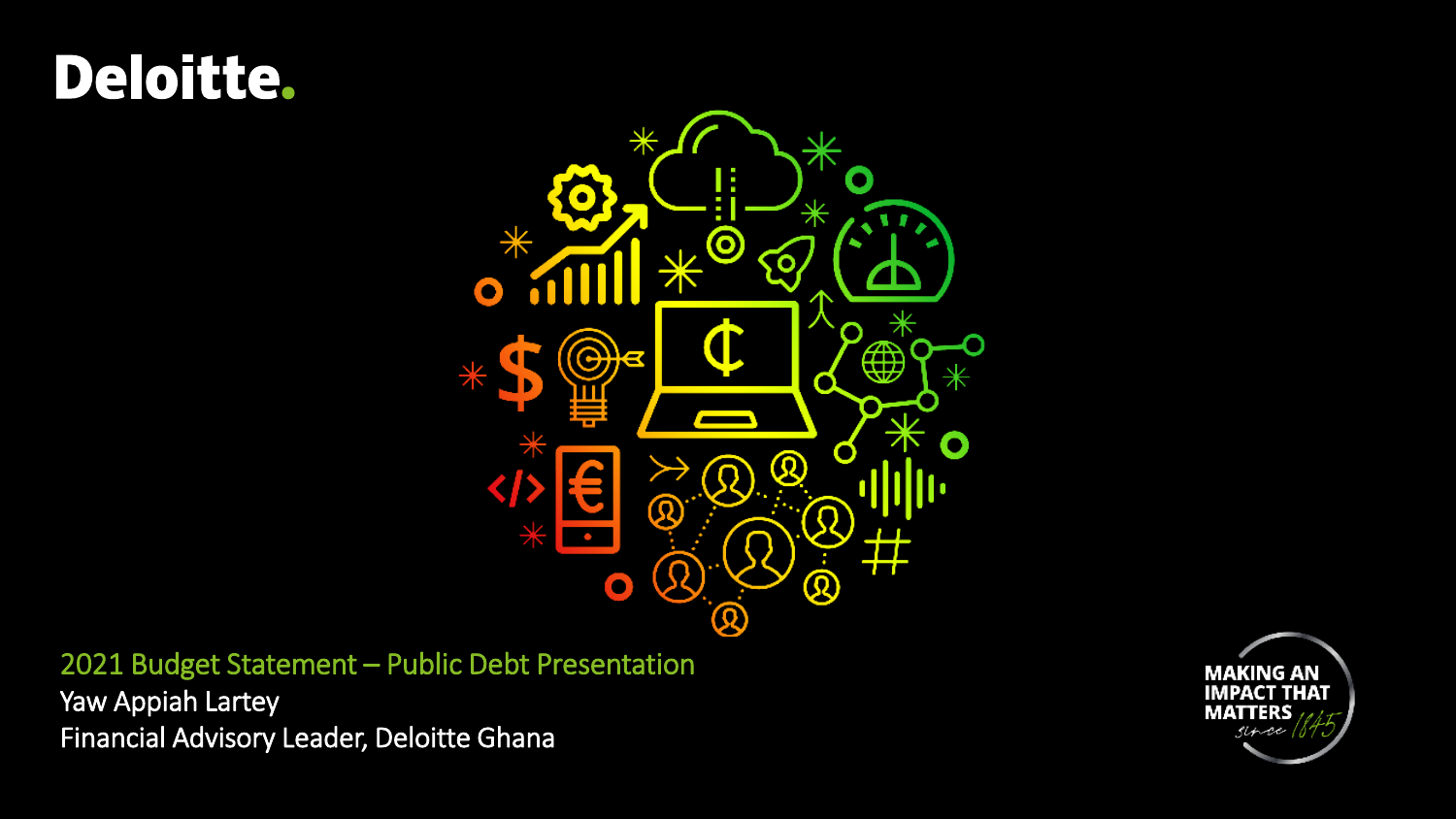Overview of the Ghanaian Economy

8 Debt Profile of Ghana

12 Government Debt Management **Strategies** 

16 The Debt Service Suspension<br>Initiative (DSSI) Initiative (DSSI)

19 Recommendations

3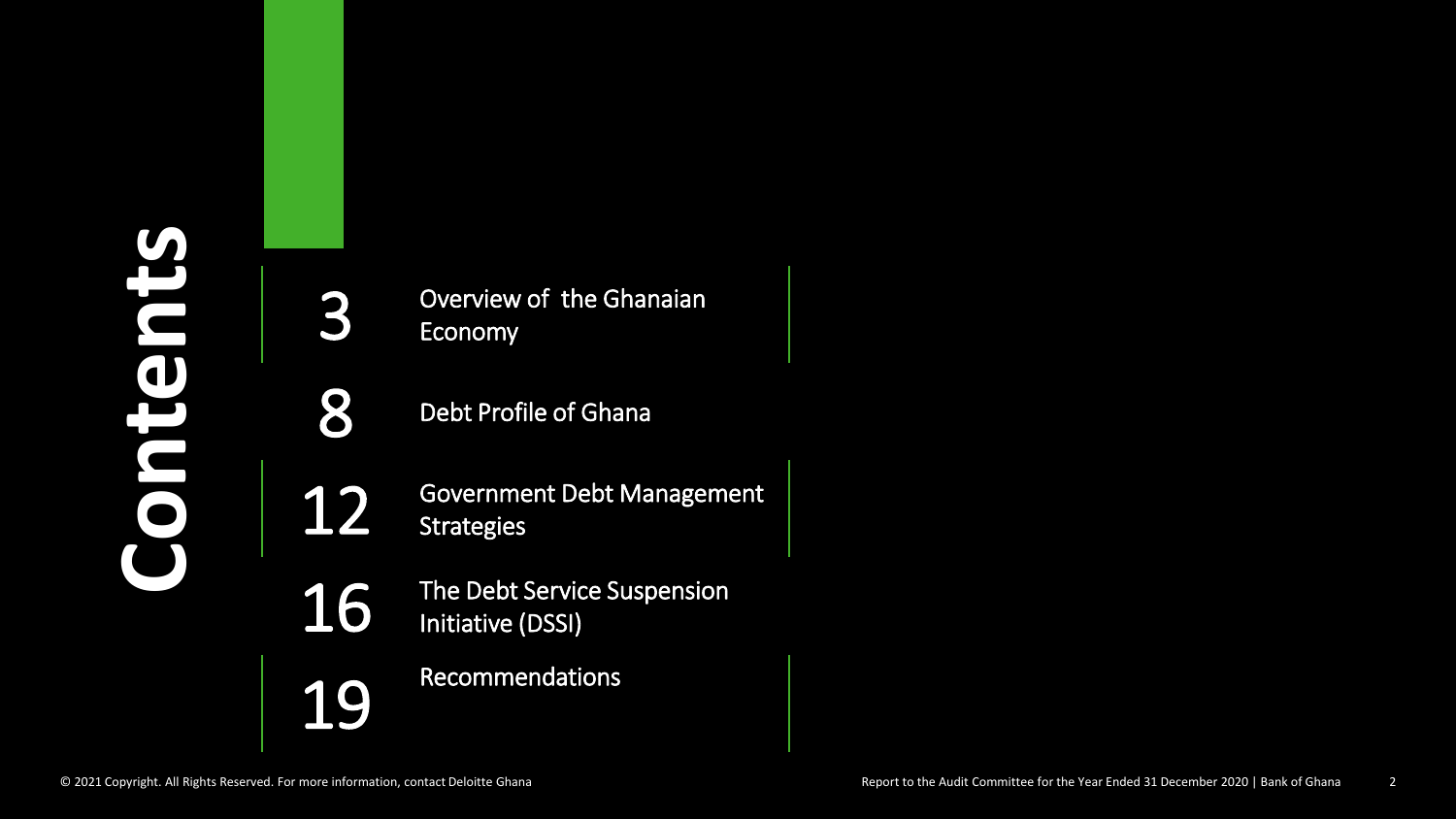## **Section 1 – Overview of the Ghanaian economy**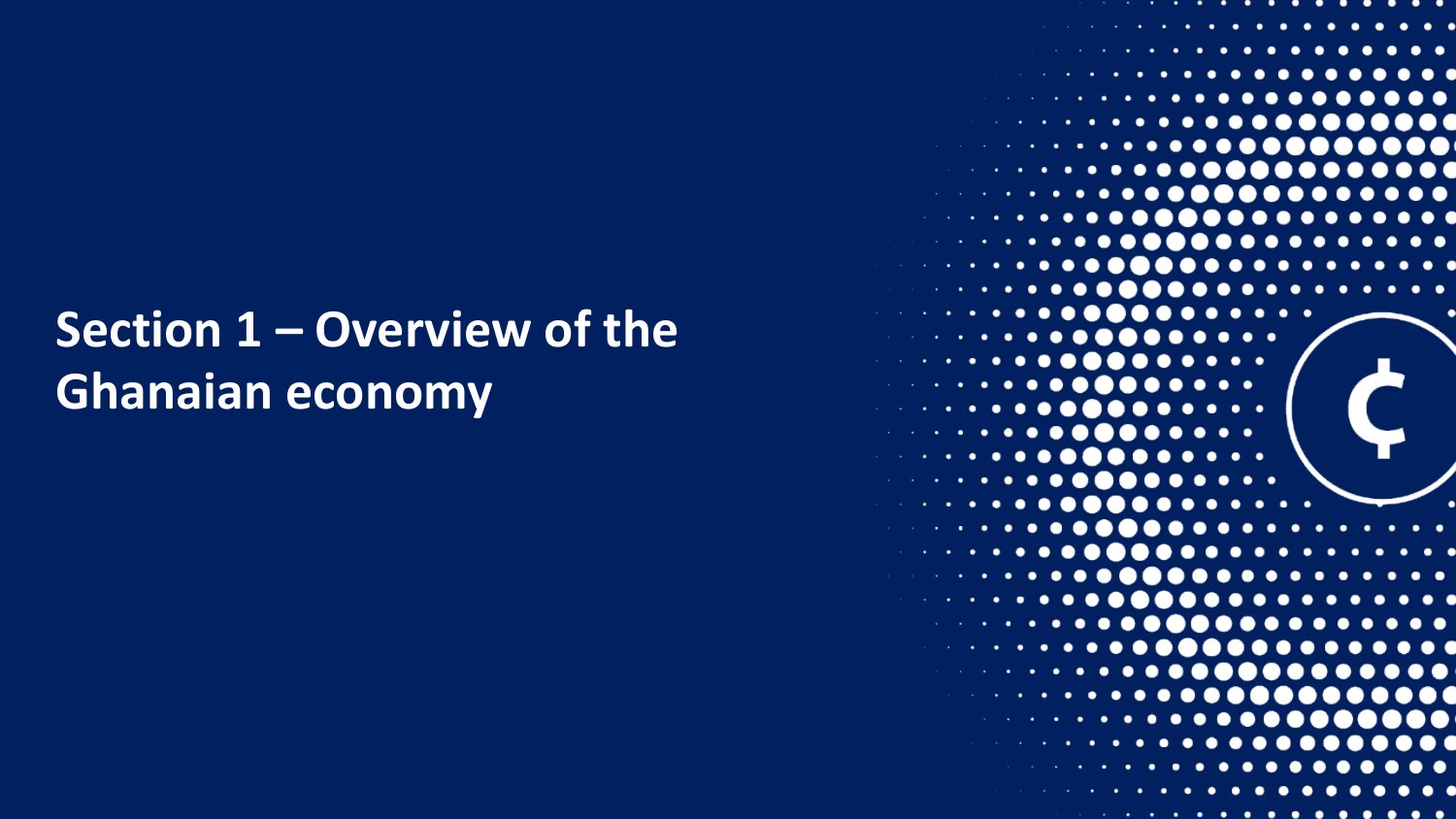#### Overview | Key Economic Indicators

USD 66.5b 1

Provisional nominal GDP for 2020

#### 76.7%

IMF projected public debt to GDP ratio for 2020. This is projected to hit 81.5% by the end of 2021

USD 5,652 GDP per head (on a PPP basis) in 2019

#### 10.4% End-of-period inflation for 2020

#### 16%

IMF reported a budgeted deficit of 16% for 2020

*Source: Economist Intelligence Unit (EIU) Country Report on Ghana, IMF* 



#### USD 7.4b to USD 7.9b

1

Expected increase in international reserves from 2019 to 2022

#### $30.4m<sup>1</sup>$

Second most populated country in West Africa in 2019

#### USD 14.5b

Exports of goods (free on board) are expected to increase from USD14.5 billion in 2020 to USD 16.8 billion in 2025

#### 11.7% to 14.5%

Central Bank budgeted revenue is expected to increase from 11.7% of GDP in 2020 to 14.5% in 2022

#### 23.2% to 21.1%

Central Bank budgeted expenditure is expected to decrease from 23.2% of GDP in 2020 to 21.1% in 2022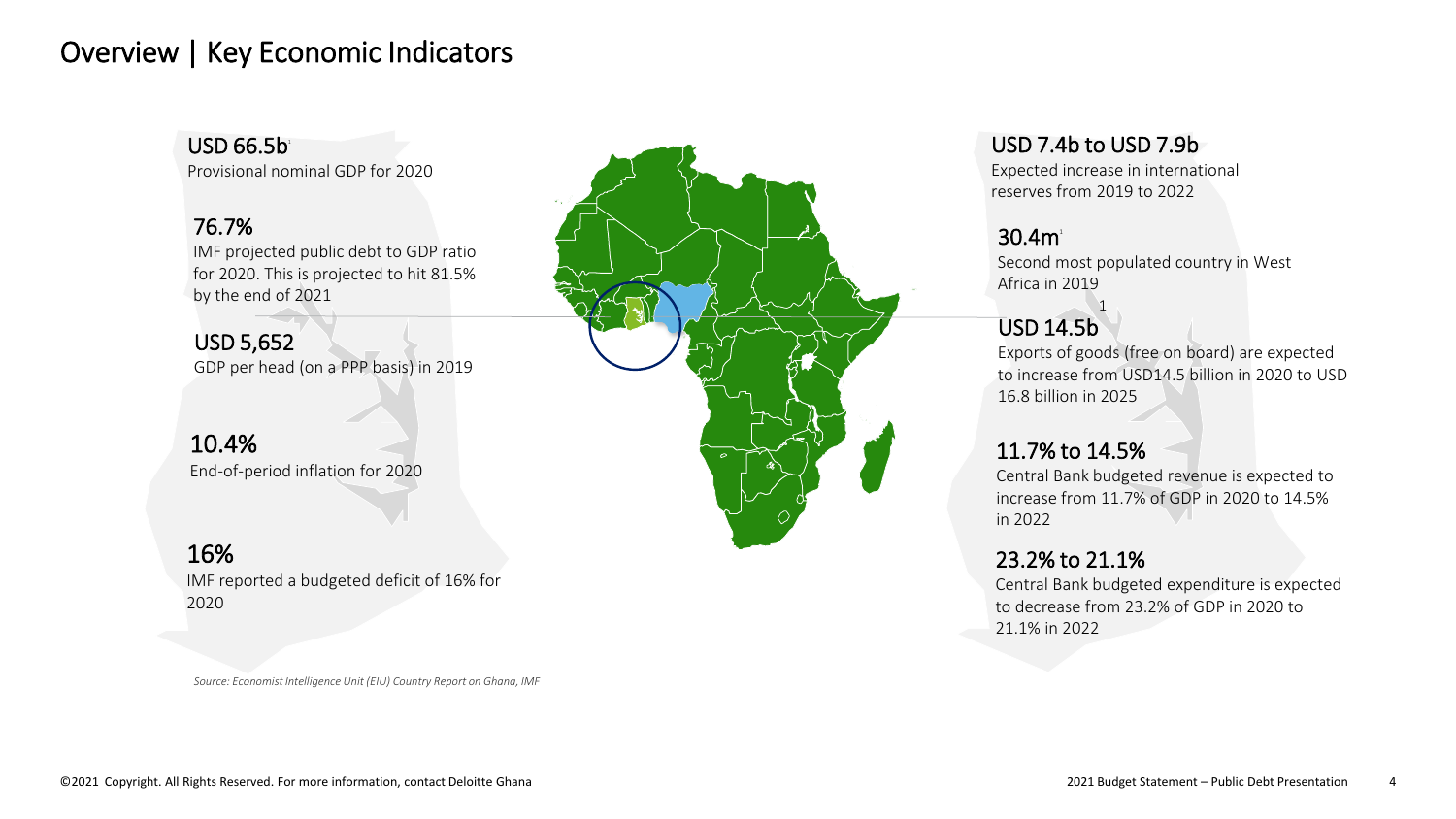#### Overview | Key Economic Indicators





Source: 2021 Budget Statement and Deloitte analysis

Source: 2021 Budget Statement and Deloitte analysis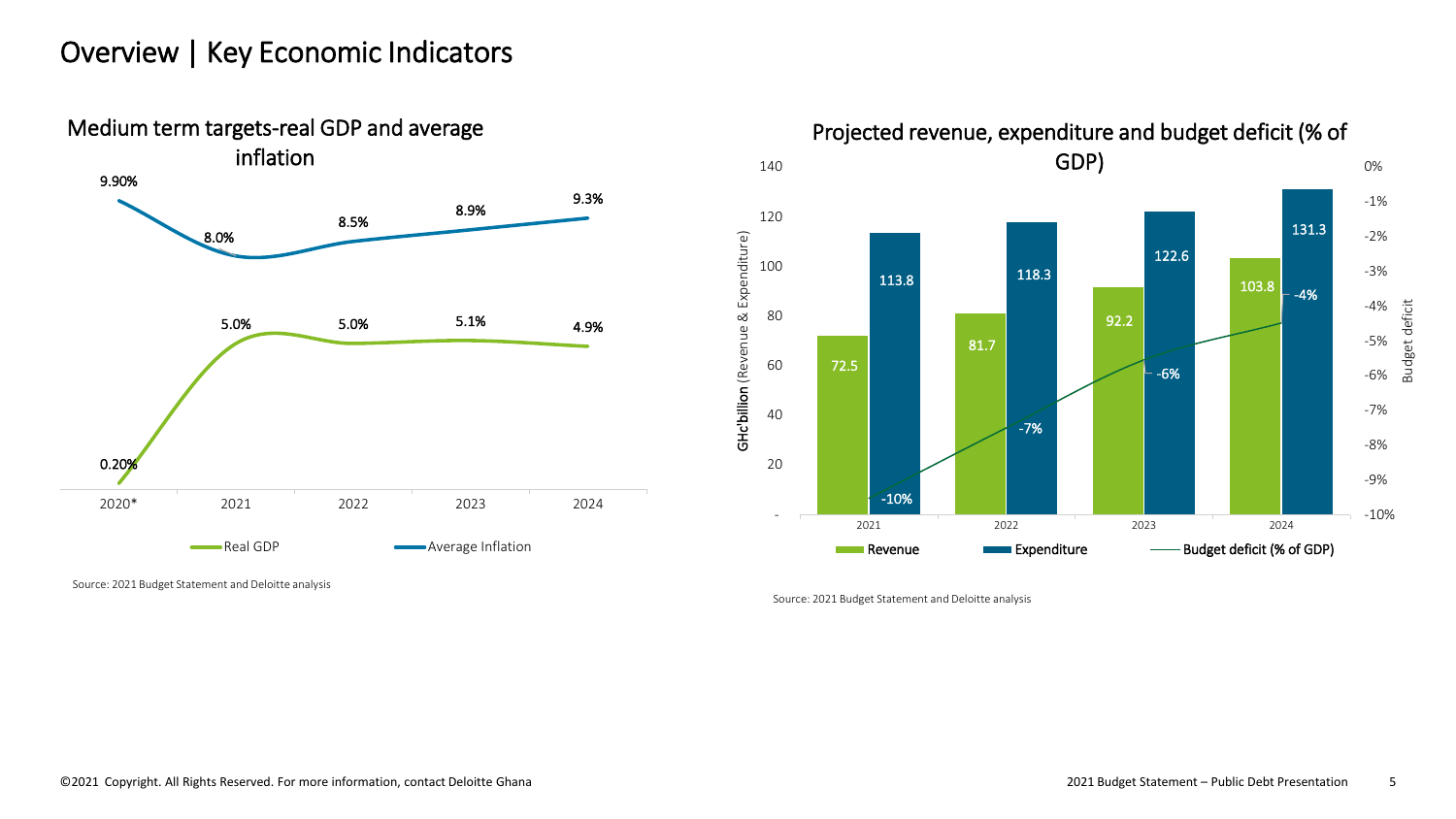#### Economy of Ghana | Revenue



**2020 revised budget 2020 actual revenue**

Source: 2021 Budget Statement and Deloitte analysis Source: 2021 Budget Statement and Deloitte analysis

#### Revenue mobilisation for 2021 (GH¢ million)



#### Grants Other revenue Oil revenue Non tax (non-oil) Tax revenue (non-oil)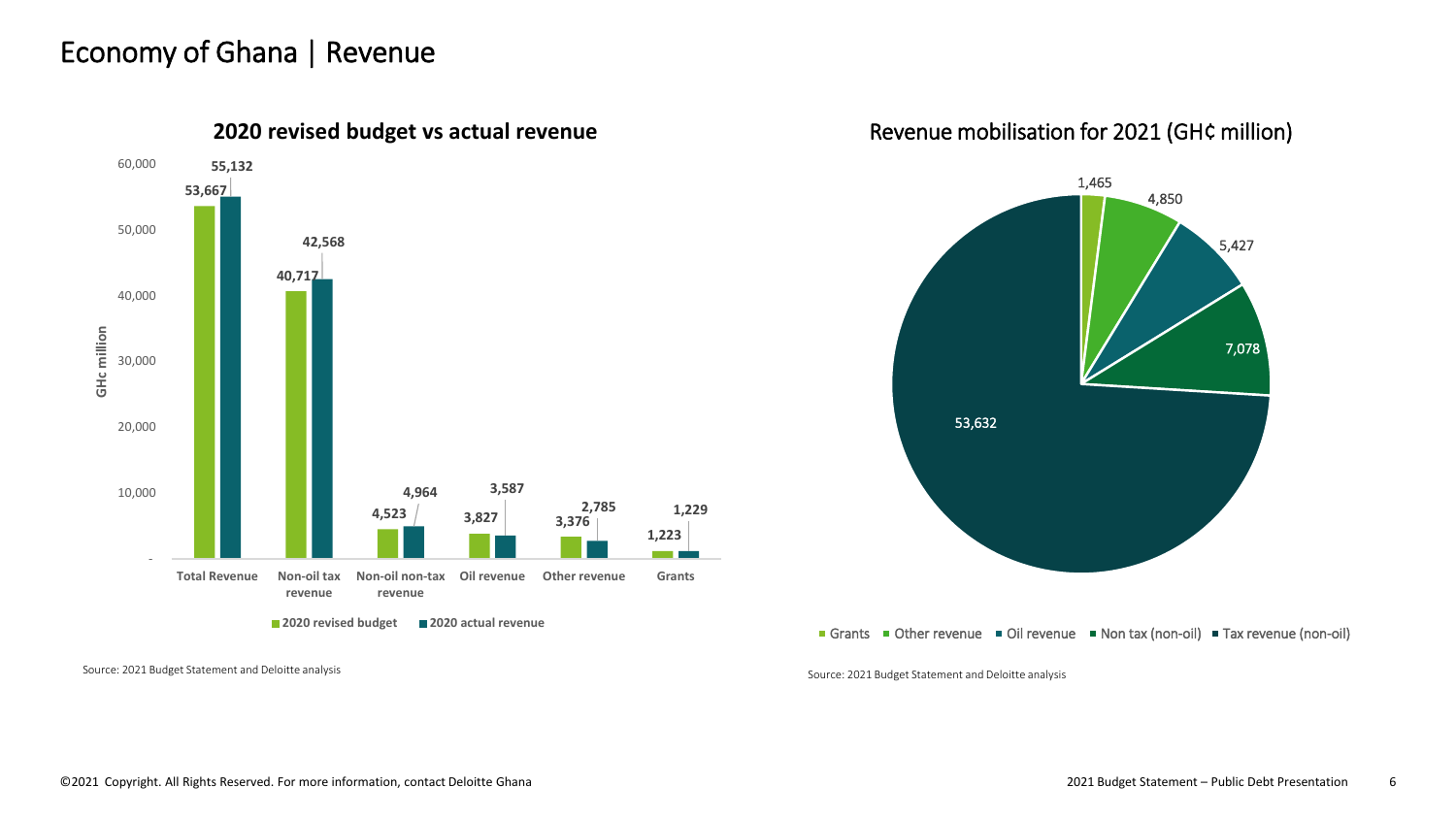#### Economy of Ghana | Expenditure



**2020 outturn 2020 revised budget**

Source: 2021 Budget Statement and Deloitte analysis

Resource Allocation (2021)



*Interest payment is project to be the No 1 public expenditure in 2021*

Source: 2021 Budget Statement and Deloitte analysis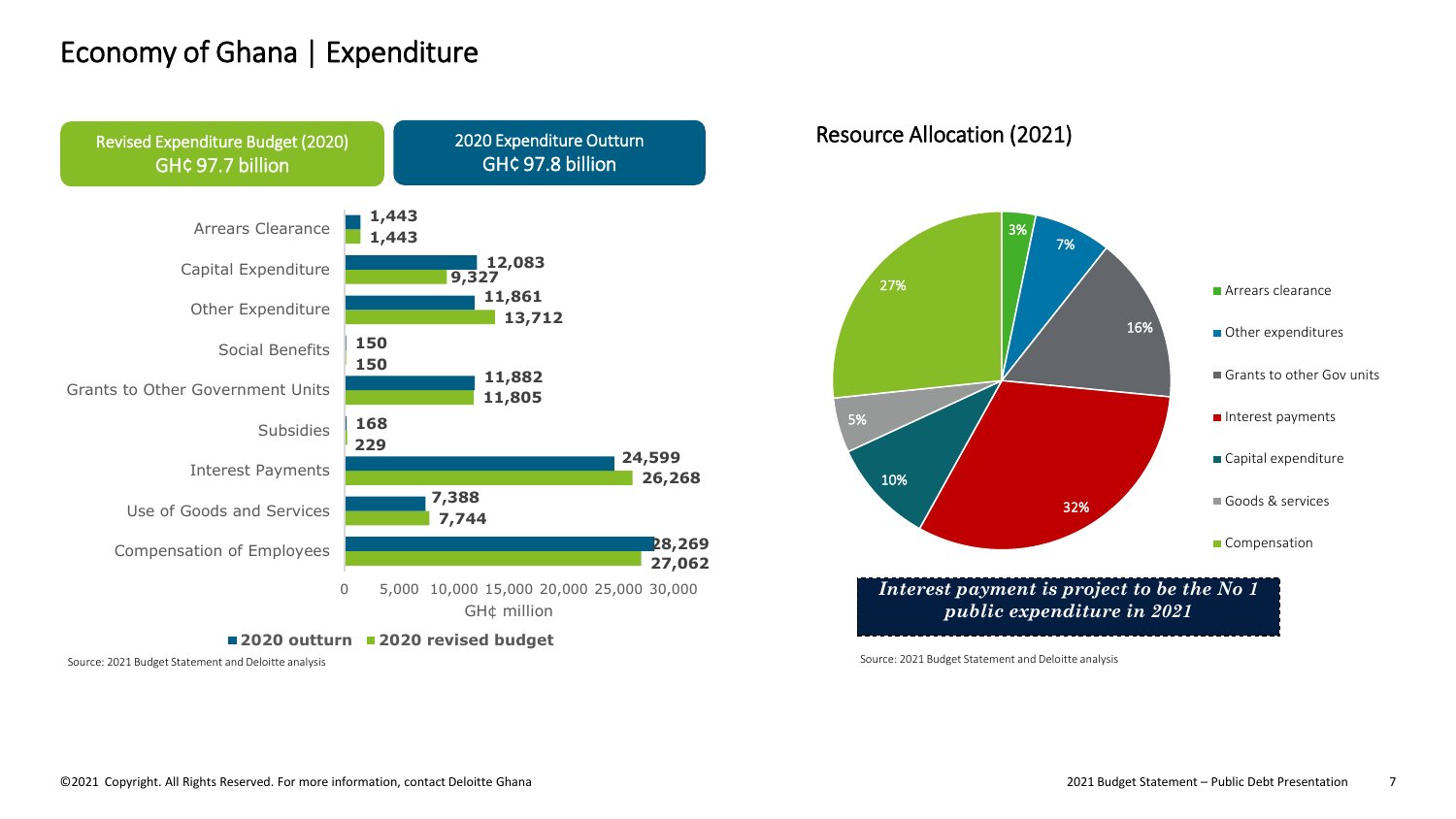# **Section 2 – Debt profile of Ghana**

| and the control of the control of<br>٠<br>٠<br>٠<br>٠                                                                                                                                                                                                                                          |
|------------------------------------------------------------------------------------------------------------------------------------------------------------------------------------------------------------------------------------------------------------------------------------------------|
| . <b>.</b><br><b>CO</b><br>$\cdots$<br>the second control with the                                                                                                                                                                                                                             |
| . <b>.</b><br>$\bullet$                                                                                                                                                                                                                                                                        |
| .                                                                                                                                                                                                                                                                                              |
| control of the state<br>$\mathbf{X}$                                                                                                                                                                                                                                                           |
| <b>Second Contract Contract of Contract Contract Contract Contract Contract Contract Contract Contract Contract Contract Contract Contract Contract Contract Contract Contract Contract Contract Contract Contract Contract Cont</b><br>$\bullet$ .<br>۰<br>$\bullet\bullet$<br>$\blacksquare$ |
| <b>Service Control Control</b><br>$\cdots$<br>$\bullet$ $\bullet$ $\bullet$ $\bullet$                                                                                                                                                                                                          |
| $\bullet$ .<br>٠<br>$\bullet$<br>$\bullet$<br>the control of the control of the<br>٠<br>$\bullet$<br>$\hspace{0.1mm} \cdots \hspace{0.1mm}$<br>$\bullet$                                                                                                                                       |
| ٠<br>$\overline{\mathbf{C}}$<br>. .<br>.                                                                                                                                                                                                                                                       |
| <b>Contractor</b><br>$\bullet$                                                                                                                                                                                                                                                                 |
| $\bullet$<br>$\ddot{\phantom{a}}$<br>- -<br>٠.<br>$\bullet$<br>. .<br>$\bullet$ .                                                                                                                                                                                                              |
| ٠<br><b>Contract</b><br>٠                                                                                                                                                                                                                                                                      |
|                                                                                                                                                                                                                                                                                                |
| $\cdots$<br>. .<br><b>Contract Contract</b><br>- 0                                                                                                                                                                                                                                             |
|                                                                                                                                                                                                                                                                                                |
| $\cdot$                                                                                                                                                                                                                                                                                        |
|                                                                                                                                                                                                                                                                                                |
| . .<br>. .<br>$\cdots$<br>$\bullet\,\bullet$<br>$\cdot$                                                                                                                                                                                                                                        |
|                                                                                                                                                                                                                                                                                                |
| - 0<br>$\cdot$                                                                                                                                                                                                                                                                                 |
| <b>Contract Contract</b>                                                                                                                                                                                                                                                                       |
|                                                                                                                                                                                                                                                                                                |
| <b>Contract Contract</b>                                                                                                                                                                                                                                                                       |
| ٠                                                                                                                                                                                                                                                                                              |
| and the contract of the<br>٠<br>$\bullet$<br>٠                                                                                                                                                                                                                                                 |
| contract and service                                                                                                                                                                                                                                                                           |
| the control of the co-                                                                                                                                                                                                                                                                         |
| Х<br>and the control of the                                                                                                                                                                                                                                                                    |
| $\bullet$<br><b>CALL ALCOHOL: NO</b><br>٠<br>0000                                                                                                                                                                                                                                              |
|                                                                                                                                                                                                                                                                                                |
|                                                                                                                                                                                                                                                                                                |
|                                                                                                                                                                                                                                                                                                |
|                                                                                                                                                                                                                                                                                                |
|                                                                                                                                                                                                                                                                                                |
|                                                                                                                                                                                                                                                                                                |
|                                                                                                                                                                                                                                                                                                |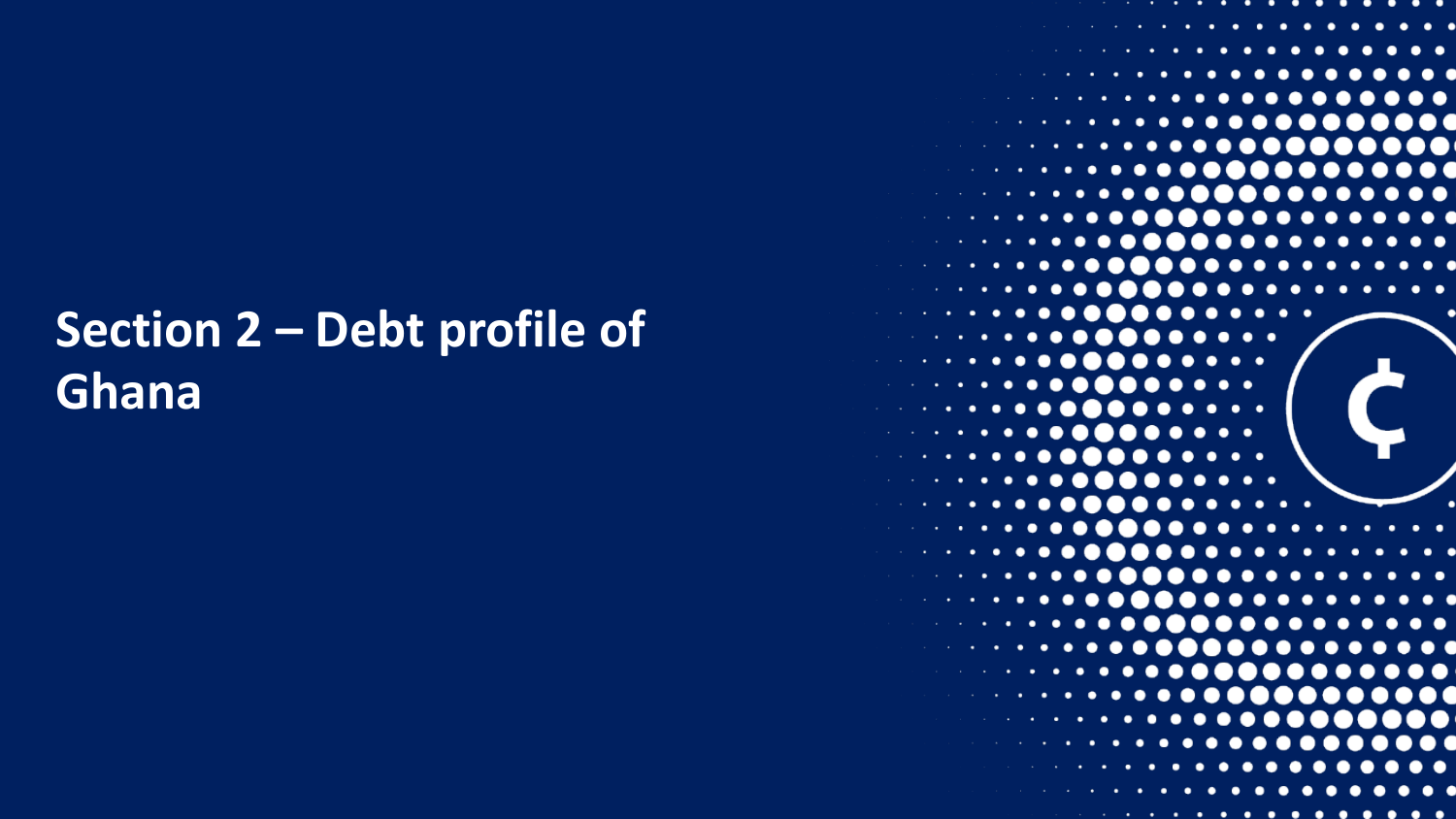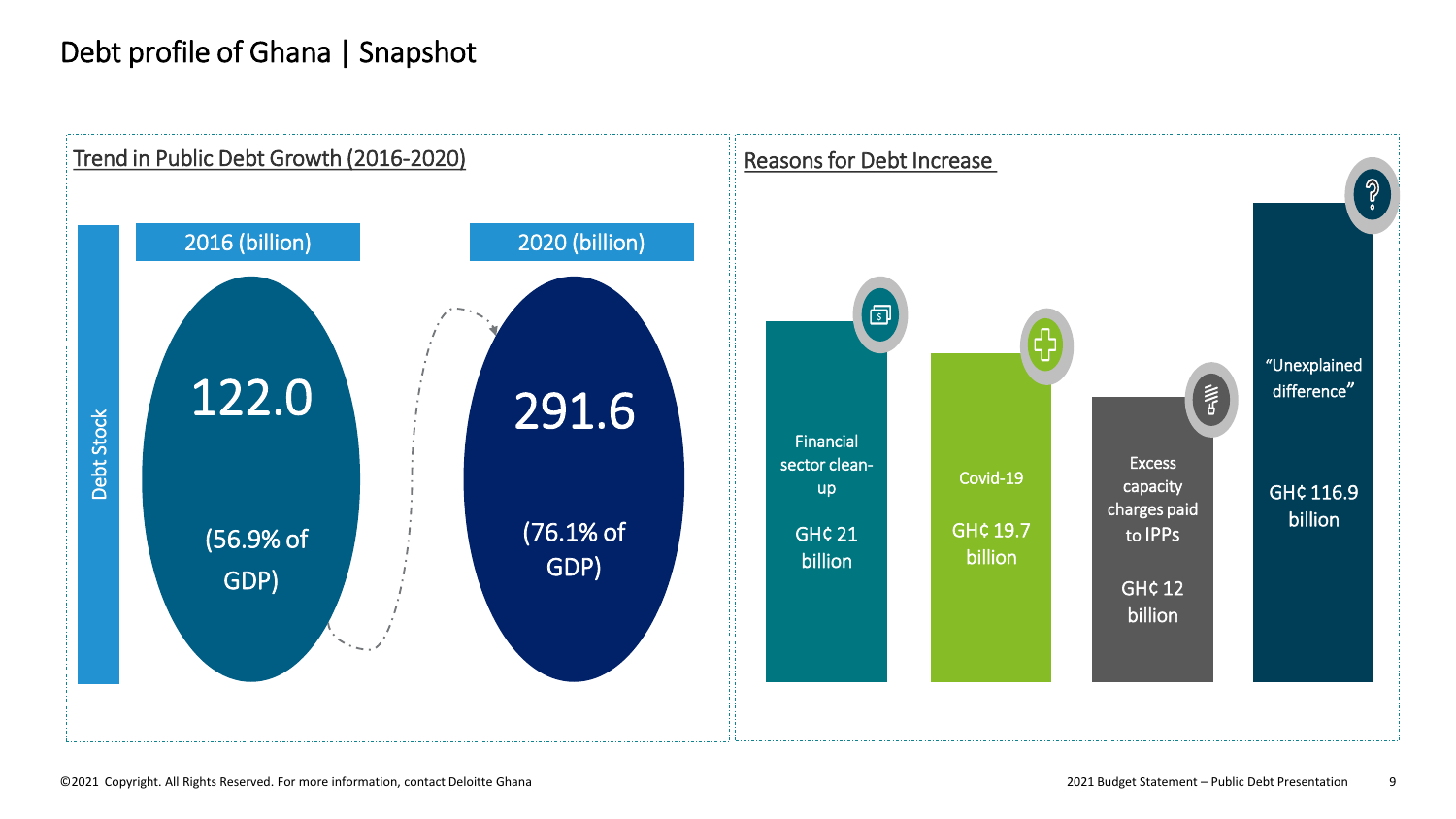#### Debt profile of Ghana | Public Debt Accumulation, 2017 – 2020 (2/2)



Source: Bank of Ghana (BoG) and Deloitte Analysis Source: Bank of Ghana (BoG) and Deloitte Analysis Source: Bank of Ghana (BoG) and Deloitte Analysis

-

[%](#page-21-0)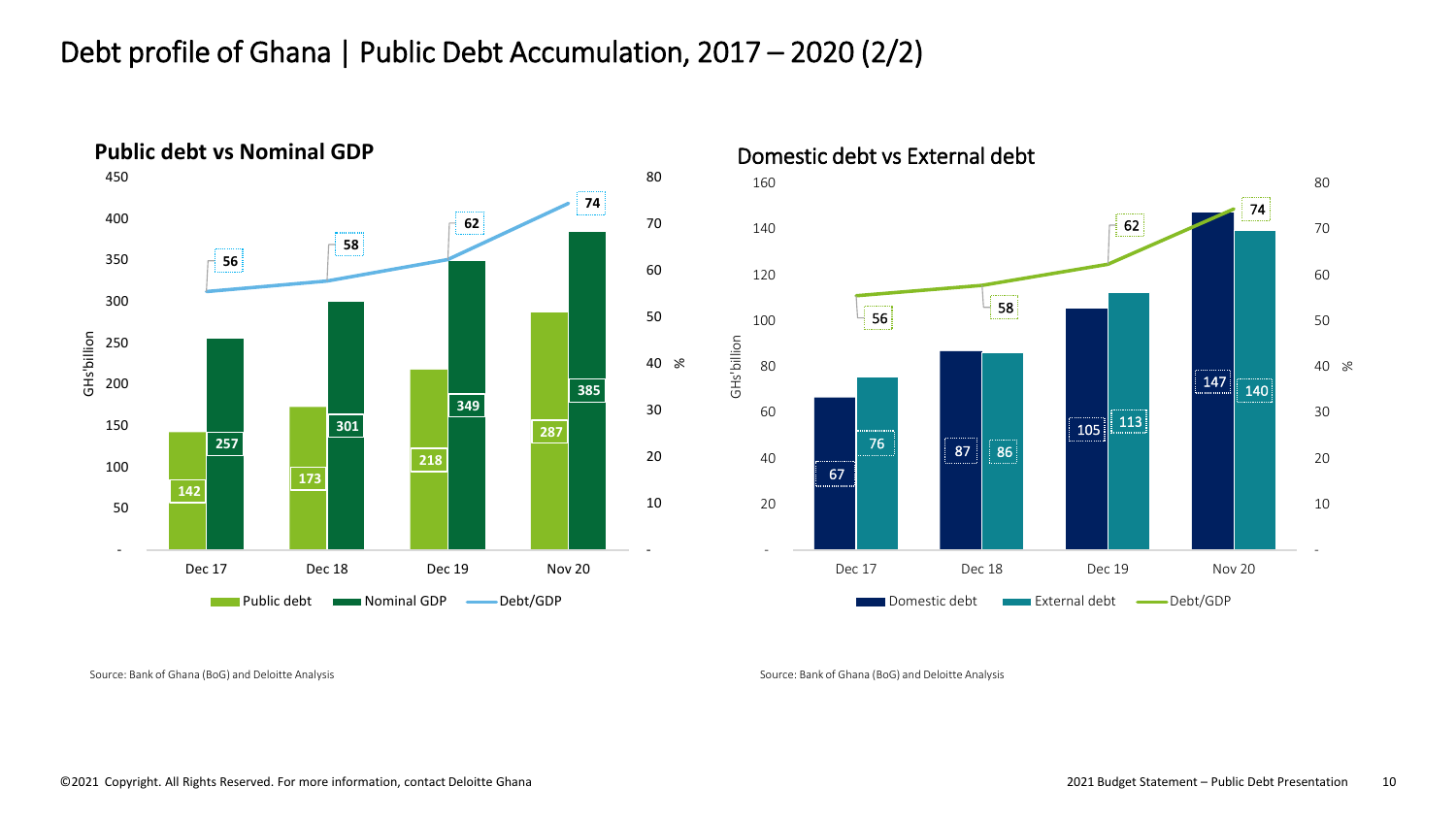#### Debt profile of Ghana | Public Debt Accumulation, 2017 – 2020 (2/2)



Components of domestic debt

60%



Source: Bank of Ghana (BoG) and Deloitte Analysis Source: Bank of Ghana (BoG) and Deloitte Analysis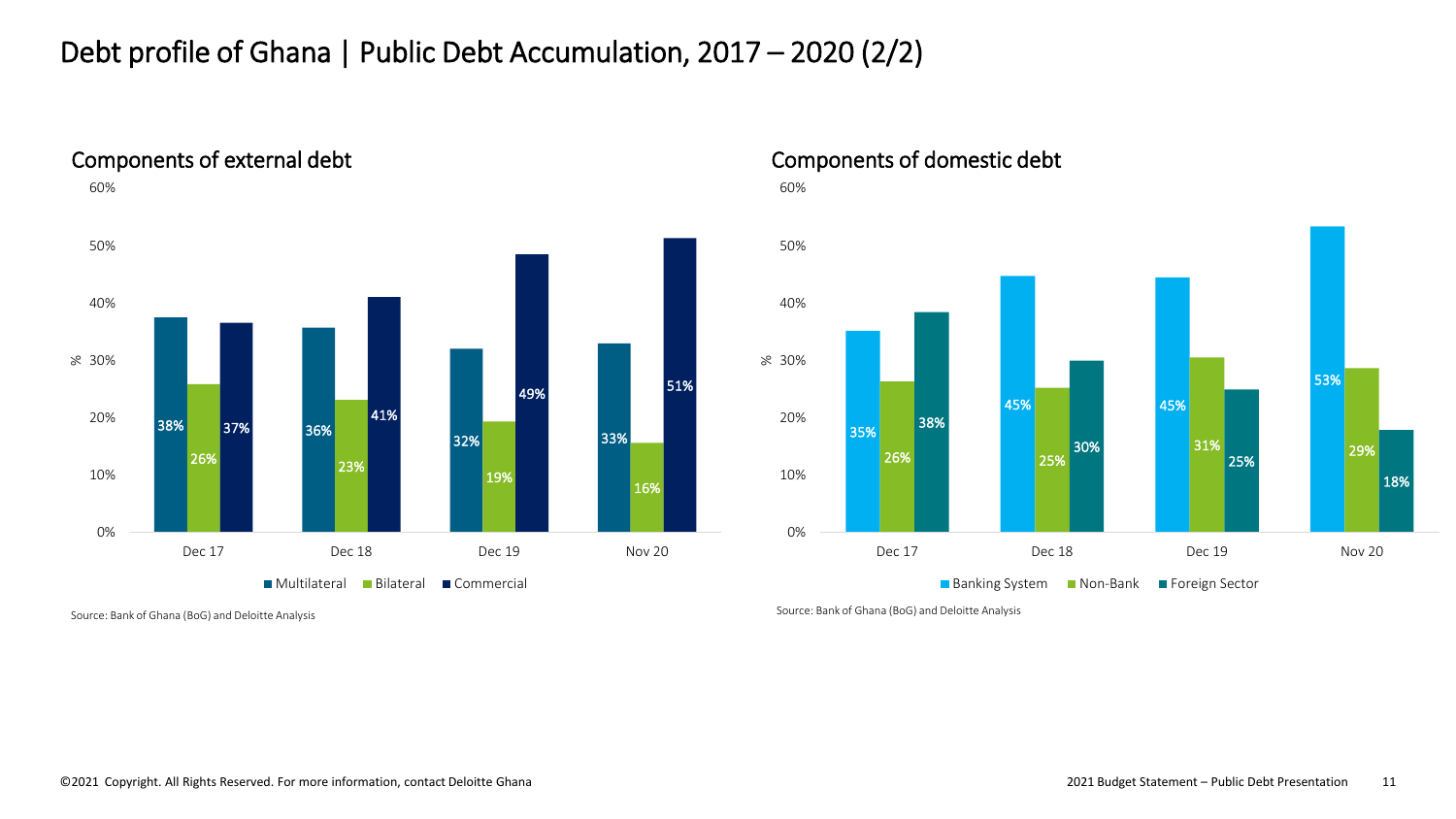## **Section 3 – Government Debt Management Strategies**

| - 1<br>contract the contract of the state                                |
|--------------------------------------------------------------------------|
| .<br>.<br>the control of the control of the state                        |
| ٠                                                                        |
| ٠                                                                        |
|                                                                          |
| $\cdots$<br>$\bullet$                                                    |
|                                                                          |
|                                                                          |
| ٠<br>$\bullet$<br>$\bullet\;\bullet$                                     |
|                                                                          |
| ٠                                                                        |
|                                                                          |
| ٠                                                                        |
| c                                                                        |
|                                                                          |
|                                                                          |
|                                                                          |
|                                                                          |
|                                                                          |
|                                                                          |
|                                                                          |
|                                                                          |
| . .<br><b>Contract Contract</b>                                          |
|                                                                          |
|                                                                          |
|                                                                          |
| the contract of the                                                      |
| $\sim 10^{11}$ km $^{-1}$                                                |
| and the state of the                                                     |
| contract and state                                                       |
| $\bullet$<br>the company's<br>$\overline{\phantom{0}}$<br>$\blacksquare$ |
|                                                                          |
|                                                                          |
|                                                                          |
|                                                                          |
|                                                                          |
| .                                                                        |
|                                                                          |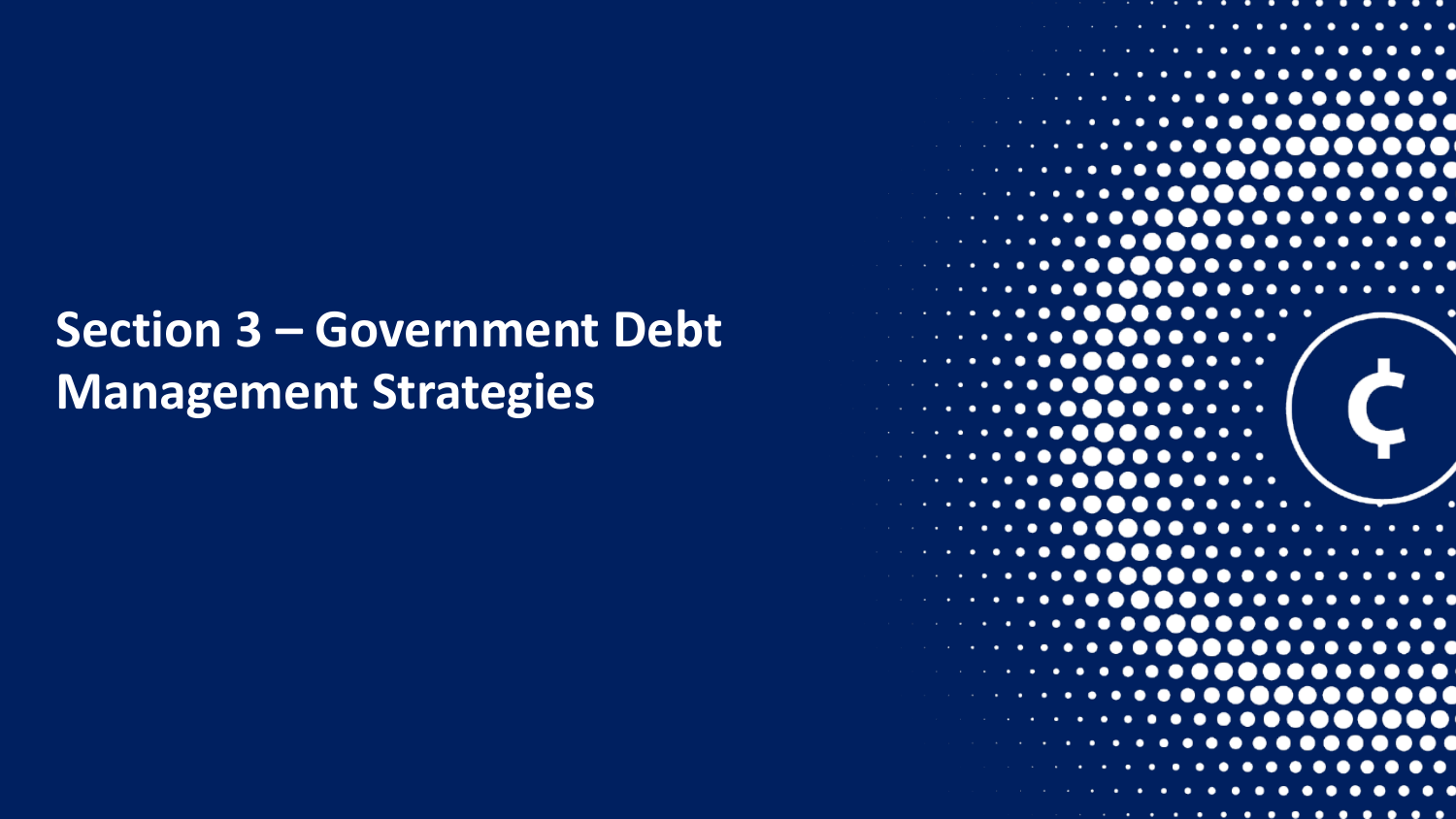#### Domestic Front

- Issue or reopen medium to long-term bonds.
- Treasury bills to serve as cash buffers.
- Manage daily liquidity as part of measures to bridge the gap between revenue collection and expenditure management.
- Reprofiling and reduction in cost in the domestic market as part of the liability management programme.

#### External Front

- Issue bonds on International Capital Market to finance growth-oriented projects and programmes.
- Carry out liability management operations for external bonds in 2021.
- To minimize the refinancing and rollover risks, the strategy is to buy back or exchange liabilities that pose these risks.
- Debt Limits for concessional and nonconcessional external funding (including funding from the International Capital Market)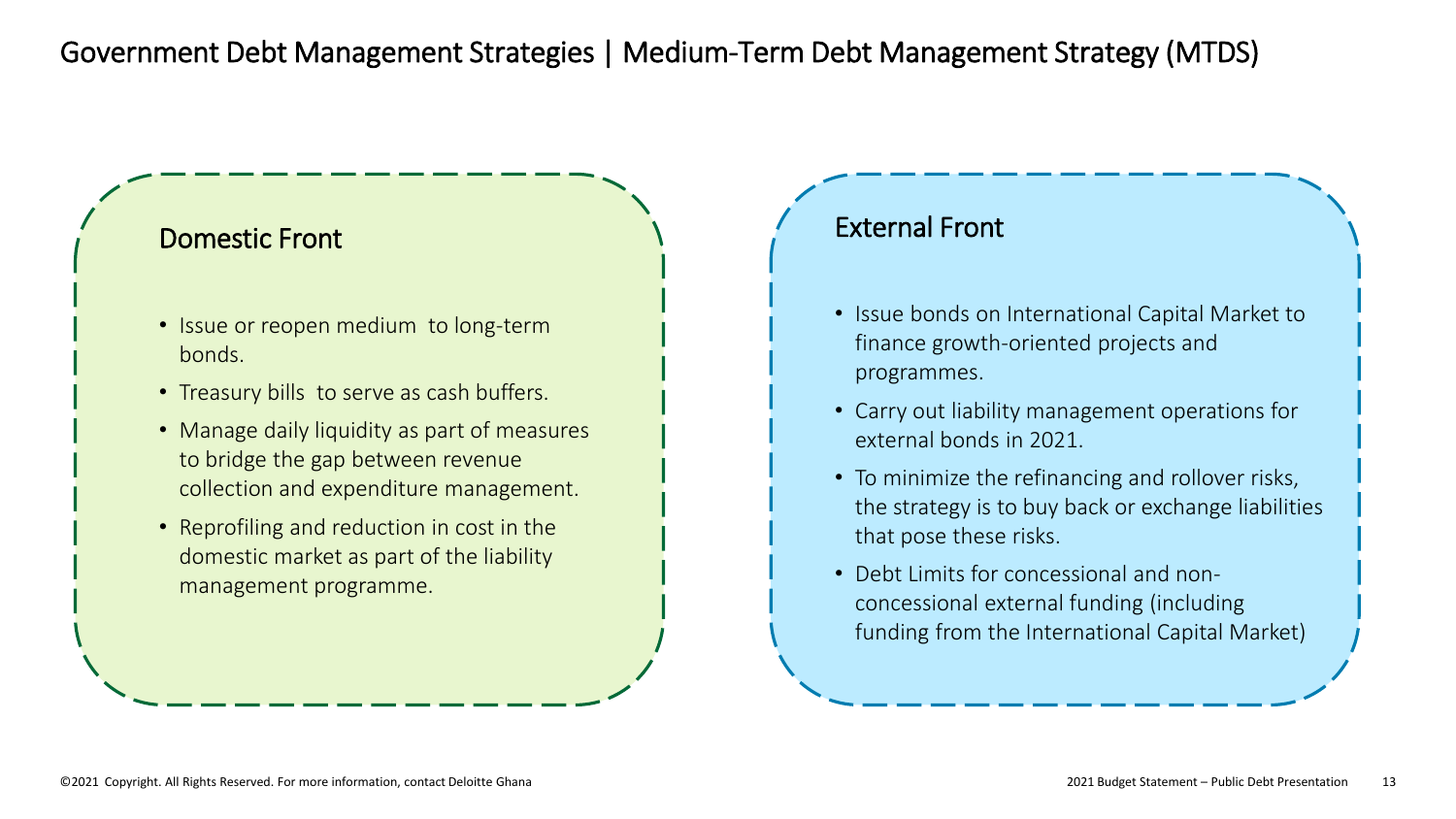#### Government Debt Management Strategies | Effects of domestic borrowing

#### Crowding out private sector investment– High Interest rate

Domestic government borrowings lead to debt overhang in the long run. At a point interest rate become higher and crowding-out of private investments arise due to capital shortages.

#### Lack of available funds

Undue pressure on the economy, leading to lack of available funds to the private sector for business start-ups and expansion.

#### Negative effect on financial stability

It leads to pressure on institutional investors and banks to absorb "too much" government debt and this may have a negative effect on financial stability.

#### Maturity mismatches

Given that many developing countries are unable to issue long-term government securities at a reasonable interest rate, the resulting maturity mismatch can be worse than the currency mismatch associated with foreign debt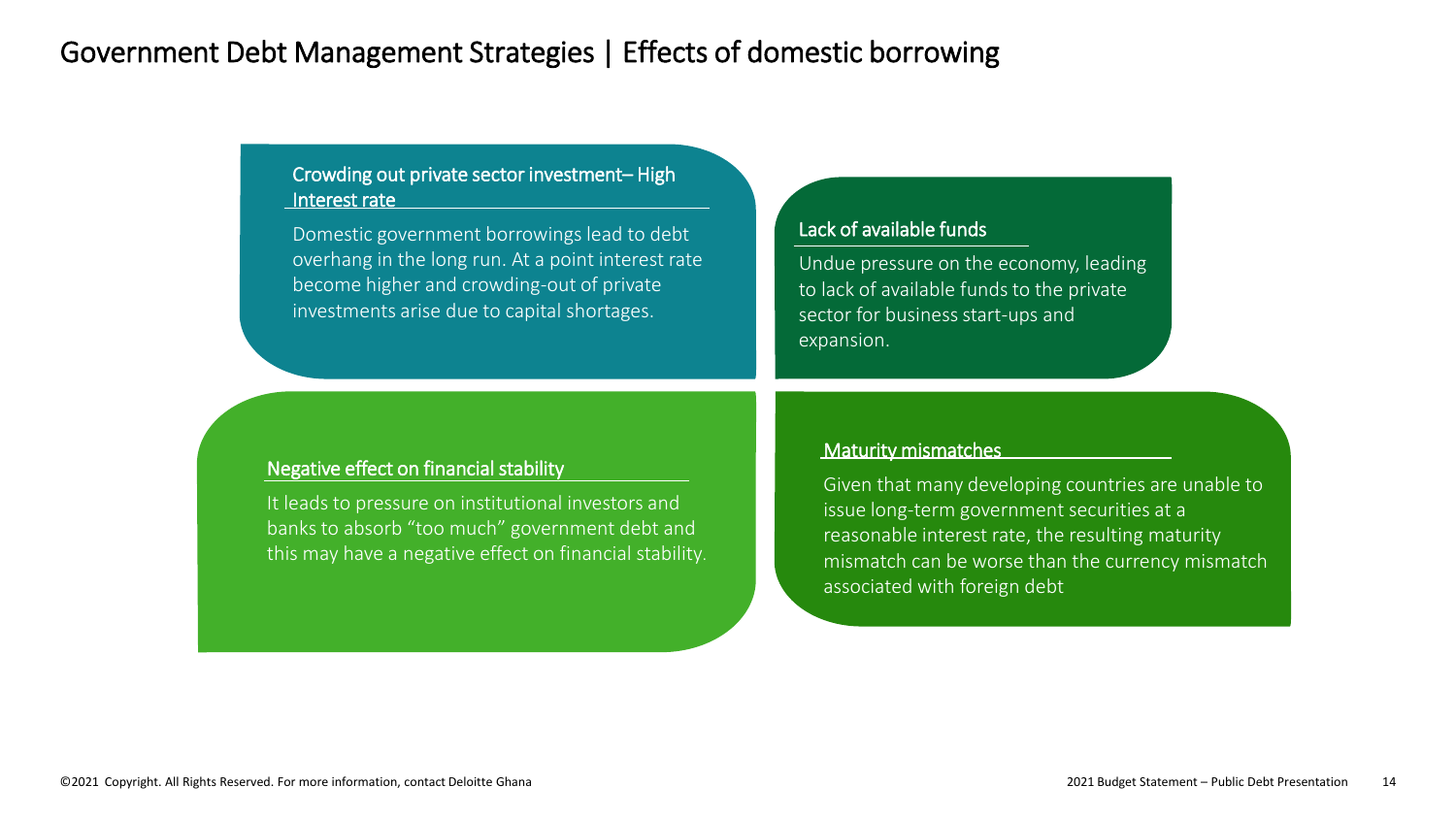#### Government Debt Management Strategies | Effects of external borrowing

Relatively more expensive than domestic borrowing, especially when done through capital markets.



Exchange rate risk (unexpected devaluation) may increase the real value of debt payment as borrowed money is usually granted in foreign denomination.

If investment of external borrowings is misplaced and fails to achieve a decent rate of return, debt interest payments becomes strenuous

Continuous increase in external debt can discourage foreign and private investment due to concerns that the debt is becoming unsustainable.



 $\overline{\mathbf{Y}}$  $\blacksquare$ 

Over-confidence in lenders to lend money in short-term without a proper evaluation of terms of borrowing and possible problems.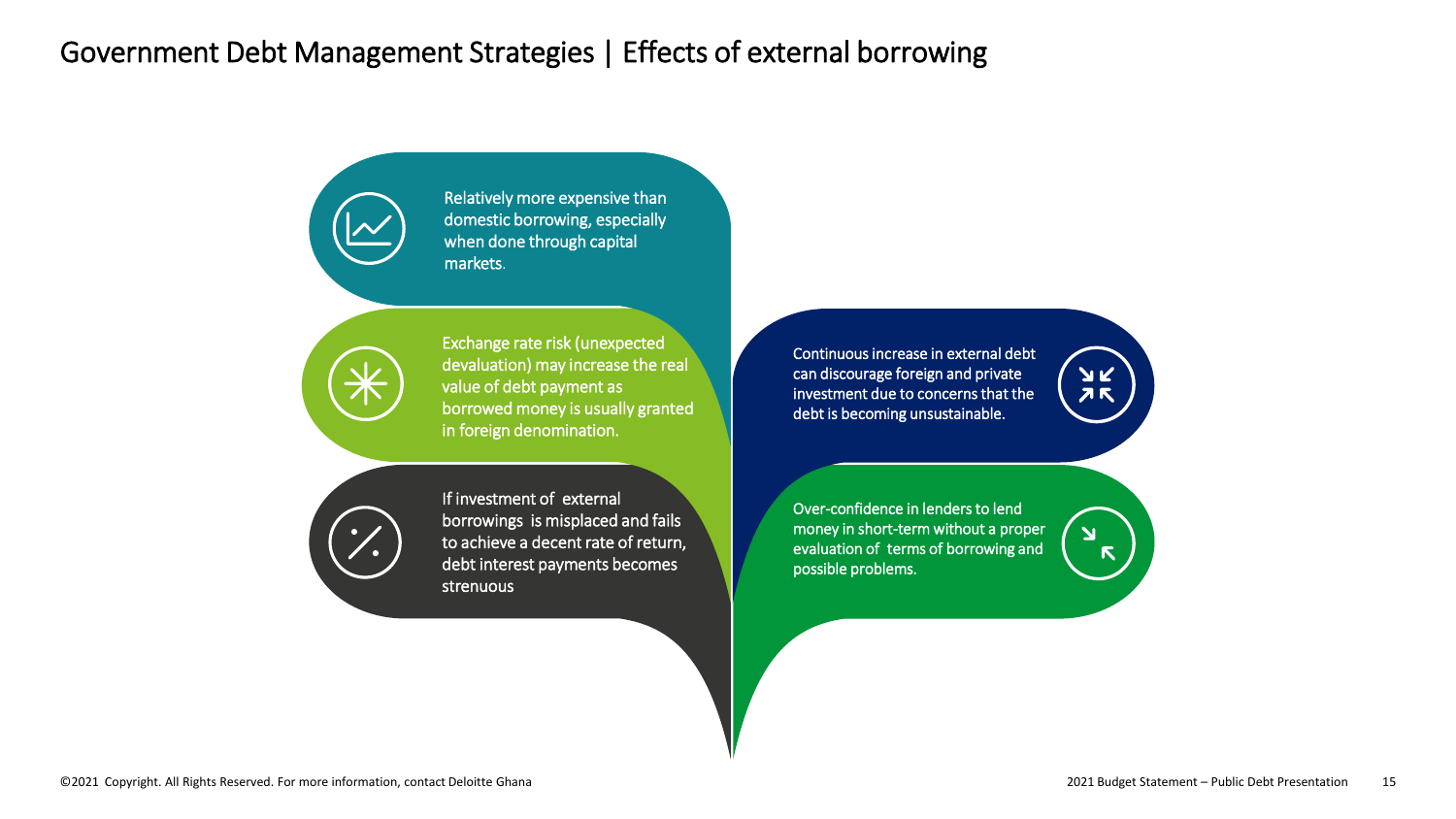# **Section 4 – The Debt Service Suspension Initiative (DSSI)**

. .  $\bullet\bullet$  $\bullet\bullet$  $\bullet\quadbullet$  $\bullet\bullet$  $\bullet\hspace{0.4mm}\bullet\hspace{0.4mm}$  $\bullet\bullet$  $\bullet\bullet$  $\bullet$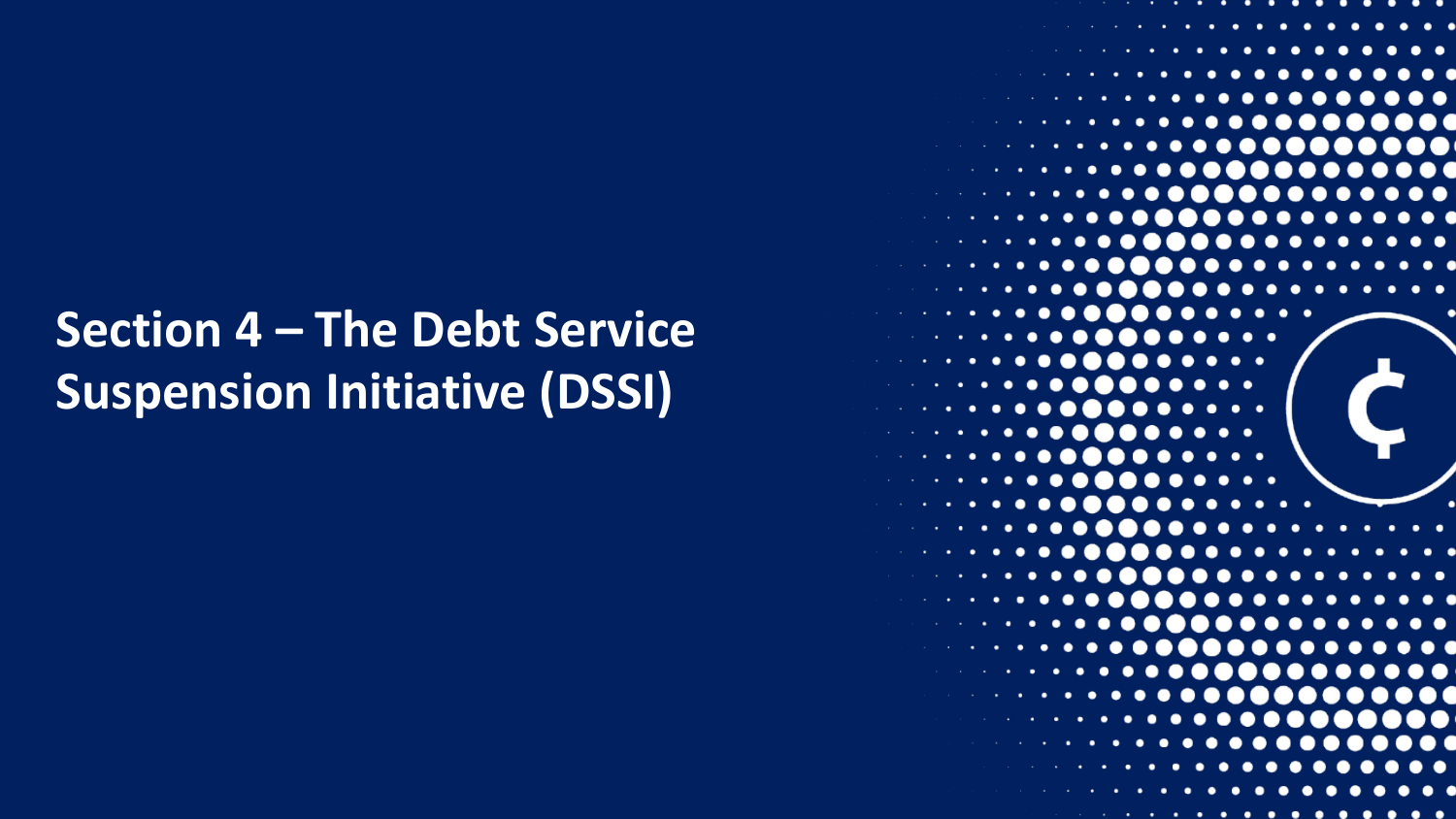#### The Debt Service Suspension Initiative (DSSI)| Overview (1/2)

• The Debt Service Suspension Initiative (DSSI) is the suspension of debt service payments by bilateral official creditors by poor and some developing countries that request for it.

• This initiative will temporarily ease the financing constraints for these countries and free up scarce money that they can instead use to mitigate the human and economic impact of the COVID-19 crisis.



Some Facts About DSSISome Facts About DSS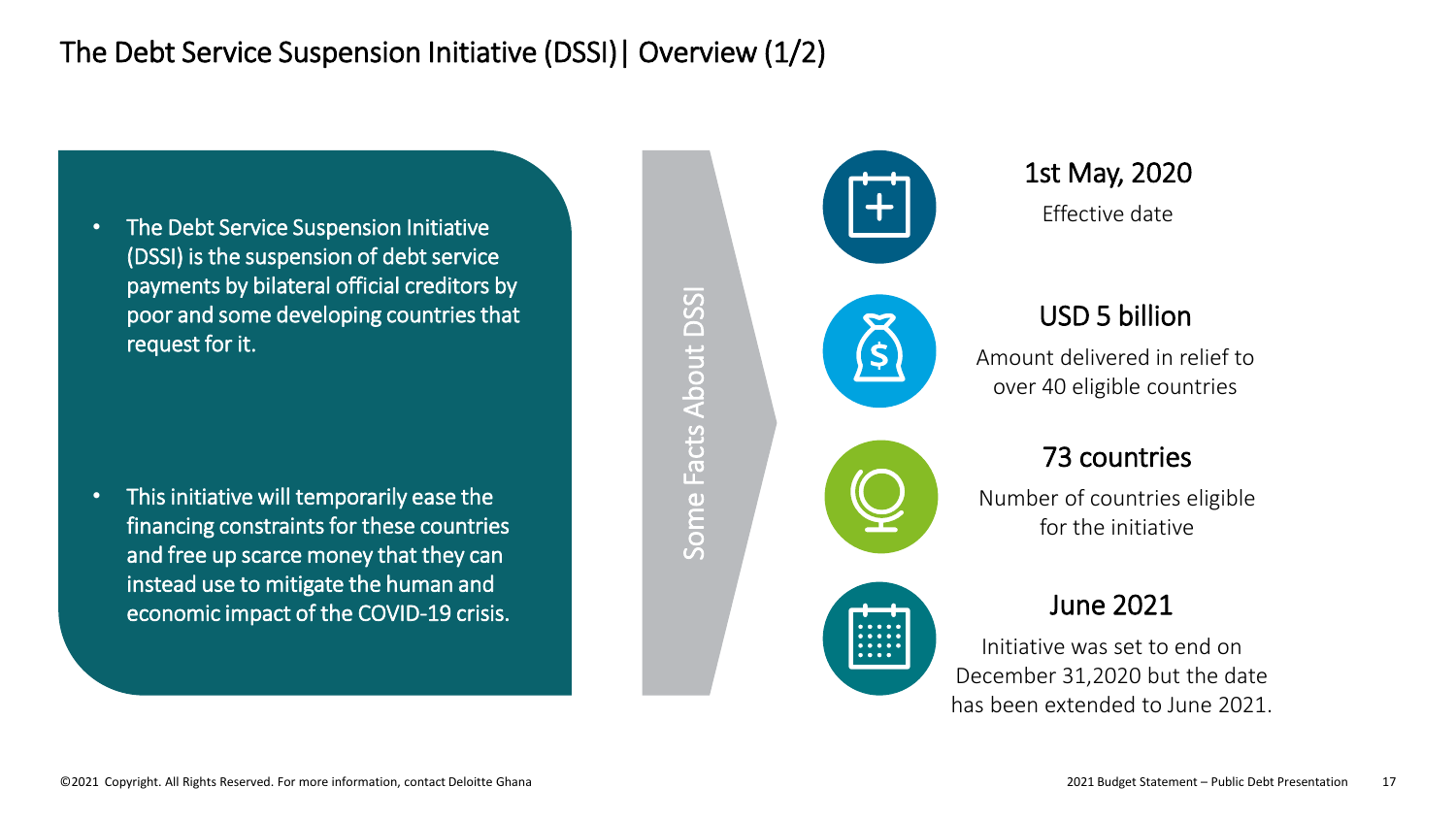The DSSI only eases the debt repayment of a country in the short term. This means the debt burden participating countries is likely to compound in the medium-term leading to potential debt distress.

#### Advantages

- Opportunity for Government to manage and improve macroeconomic situation ahead of proposed borrowing from the International Capital Market (ICM).
- Opportunity for Government to use freed-up resources to increase social, health, or economic spending in response to the crisis/pandemic

#### Disadvantages/potential risks

- Loss of opportunity to access funding (liquidity) in the short term to support social, health and economic spending required to support the proposed economic recovery thereb[y](#page-21-0)  potentially lengthening the expected recovery period post-COVID-19.
- Loss of opportunities to manage and improve macroeconomic environment in the short term.
- The perception (fear) of being downgraded by international credit rating agencies such as Moody, Standard & Poor's, etc which could affect their credit worthiness.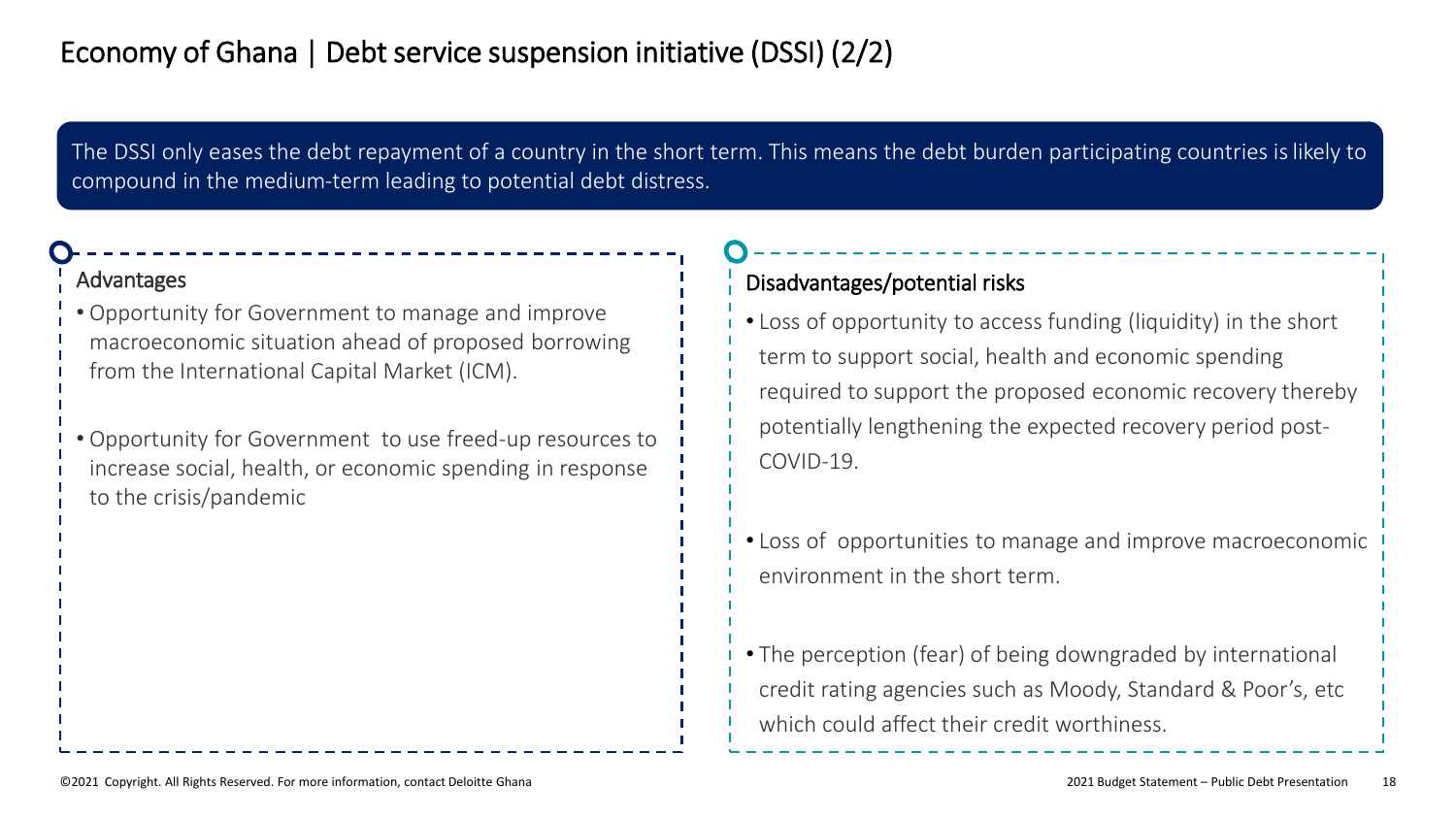## **Section 5 – Recommendations**

| . <b>.</b><br>$\bullet$<br>$\bullet$<br>$\bullet\;\; \bullet$<br>$\bullet$                                                                                                                                                                                                                                                                                                                                                                                                                                      |
|-----------------------------------------------------------------------------------------------------------------------------------------------------------------------------------------------------------------------------------------------------------------------------------------------------------------------------------------------------------------------------------------------------------------------------------------------------------------------------------------------------------------|
| ٠<br>٠<br>control of the control of the<br>٠                                                                                                                                                                                                                                                                                                                                                                                                                                                                    |
| ٠<br><b>Contract Contract Advised Association</b><br>٠<br>$\bullet$<br>$\bullet$<br>$\bullet\hspace{0.4mm}\bullet\hspace{0.4mm}$                                                                                                                                                                                                                                                                                                                                                                                |
| . <b>.</b><br>$\cdot$                                                                                                                                                                                                                                                                                                                                                                                                                                                                                           |
| ٠<br>٠<br>control of the state of                                                                                                                                                                                                                                                                                                                                                                                                                                                                               |
| Л<br>٠                                                                                                                                                                                                                                                                                                                                                                                                                                                                                                          |
| . <b>.</b> .<br>$\bullet$<br>O<br>$\bullet$<br>$\bullet$<br>$\cdot$                                                                                                                                                                                                                                                                                                                                                                                                                                             |
| $\mathbf{I}$                                                                                                                                                                                                                                                                                                                                                                                                                                                                                                    |
| ٠<br>$\bullet$                                                                                                                                                                                                                                                                                                                                                                                                                                                                                                  |
| $\cdots$<br>$\bullet$ .<br>-0<br>$\bullet$<br>×.                                                                                                                                                                                                                                                                                                                                                                                                                                                                |
| $\cdots$<br>$\bullet$                                                                                                                                                                                                                                                                                                                                                                                                                                                                                           |
| ٠<br>. .                                                                                                                                                                                                                                                                                                                                                                                                                                                                                                        |
| ٠<br><b>CALL ALC</b><br>٠                                                                                                                                                                                                                                                                                                                                                                                                                                                                                       |
| ٠                                                                                                                                                                                                                                                                                                                                                                                                                                                                                                               |
| .<br><b>Contract</b><br><b>Contract Advise</b><br>٠                                                                                                                                                                                                                                                                                                                                                                                                                                                             |
|                                                                                                                                                                                                                                                                                                                                                                                                                                                                                                                 |
| ٠<br>٠                                                                                                                                                                                                                                                                                                                                                                                                                                                                                                          |
|                                                                                                                                                                                                                                                                                                                                                                                                                                                                                                                 |
| <b>School Committee</b><br>٠<br>. .<br>$\bullet\bullet$                                                                                                                                                                                                                                                                                                                                                                                                                                                         |
|                                                                                                                                                                                                                                                                                                                                                                                                                                                                                                                 |
|                                                                                                                                                                                                                                                                                                                                                                                                                                                                                                                 |
| ٠                                                                                                                                                                                                                                                                                                                                                                                                                                                                                                               |
| $\cdots$<br><b>Contract Contract</b>                                                                                                                                                                                                                                                                                                                                                                                                                                                                            |
|                                                                                                                                                                                                                                                                                                                                                                                                                                                                                                                 |
| $\bullet$ $\bullet$<br>. .<br><b>Contract Contract</b><br>٠<br>$\cdot$ .                                                                                                                                                                                                                                                                                                                                                                                                                                        |
|                                                                                                                                                                                                                                                                                                                                                                                                                                                                                                                 |
| the company's<br>.<br>$\bullet$ $\bullet$ $\bullet$ $\bullet$<br>.<br><b>. .</b> .<br>$\bullet$<br>$\bullet$ $\bullet$                                                                                                                                                                                                                                                                                                                                                                                          |
| the contract of the                                                                                                                                                                                                                                                                                                                                                                                                                                                                                             |
| control of the co-<br>٠<br>٠<br>$\bullet$                                                                                                                                                                                                                                                                                                                                                                                                                                                                       |
| $\bullet$<br>the control of the control of<br>$\cdots$                                                                                                                                                                                                                                                                                                                                                                                                                                                          |
| ĸ.                                                                                                                                                                                                                                                                                                                                                                                                                                                                                                              |
| <b>Service Control of Control</b><br>. .<br>٠<br>$\bullet$<br>. .<br>$\bullet$                                                                                                                                                                                                                                                                                                                                                                                                                                  |
| $\begin{smallmatrix} \bullet\hspace{0.08cm}&\bullet\hspace{0.08cm}&\bullet\hspace{0.08cm}&\bullet\hspace{0.08cm}&\bullet\hspace{0.08cm}&\bullet\hspace{0.08cm}&\bullet\hspace{0.08cm}&\bullet\hspace{0.08cm}&\bullet\hspace{0.08cm}&\bullet\hspace{0.08cm}&\bullet\hspace{0.08cm}&\bullet\hspace{0.08cm}&\bullet\hspace{0.08cm}&\bullet\hspace{0.08cm}&\bullet\hspace{0.08cm}&\bullet\hspace{0.08cm}&\bullet\hspace{0.08cm}&\bullet\hspace{0.08$<br>$\bullet$<br>$\bullet$<br>٠<br>٠<br>$\sim 200$ km s $^{-1}$ |
|                                                                                                                                                                                                                                                                                                                                                                                                                                                                                                                 |
|                                                                                                                                                                                                                                                                                                                                                                                                                                                                                                                 |
|                                                                                                                                                                                                                                                                                                                                                                                                                                                                                                                 |
|                                                                                                                                                                                                                                                                                                                                                                                                                                                                                                                 |
| . <b>.</b> .                                                                                                                                                                                                                                                                                                                                                                                                                                                                                                    |

. . . .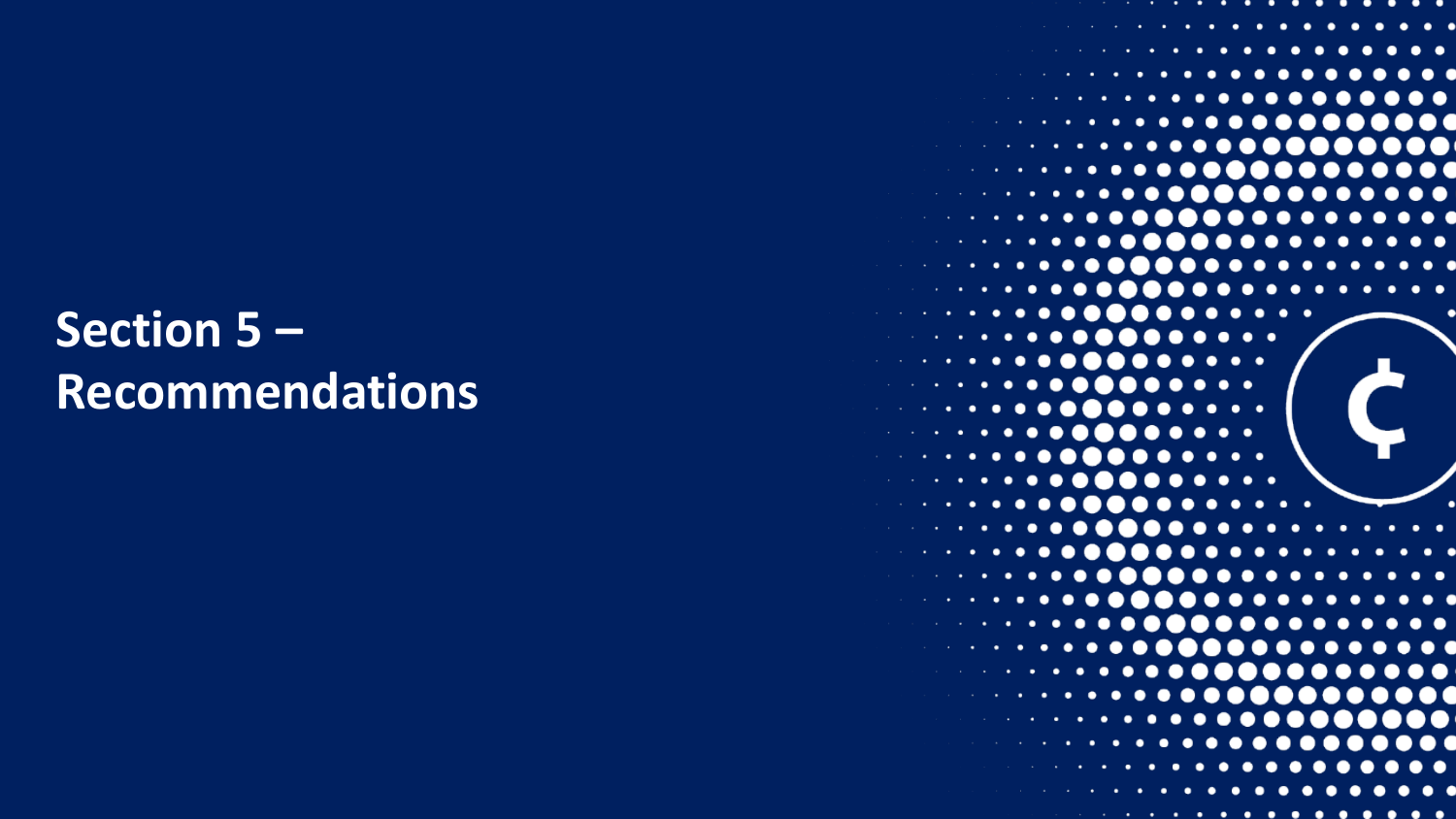#### Economy of Ghana | Recommendations

Reduce the level of domestic borrowing and rather improve efficiency by utilizing domestic debt for more productive economic activities, such as: promoting development in the financial sector to enhance private sector and investment growth.

Diversify sources of borrowing by seeking concessionary facilities from developing partners

Manage lending and borrowing better, by managing opportunities, costs and risks of different sources of borrowing

Increase accountability to check and improve the behaviour of borrowers and lenders (there must be debt transparency at the country level to expose 'hidden debts' such as contingent liabilities).

Explore alternatives sources of revenue eg widening the tax net and improving tax collection

Shocks and crisis are inevitable, but they can be managed better by employing capital account management techniques and utilizing the help of public development banks and other institutions to direct national savings towards longer term productive investment.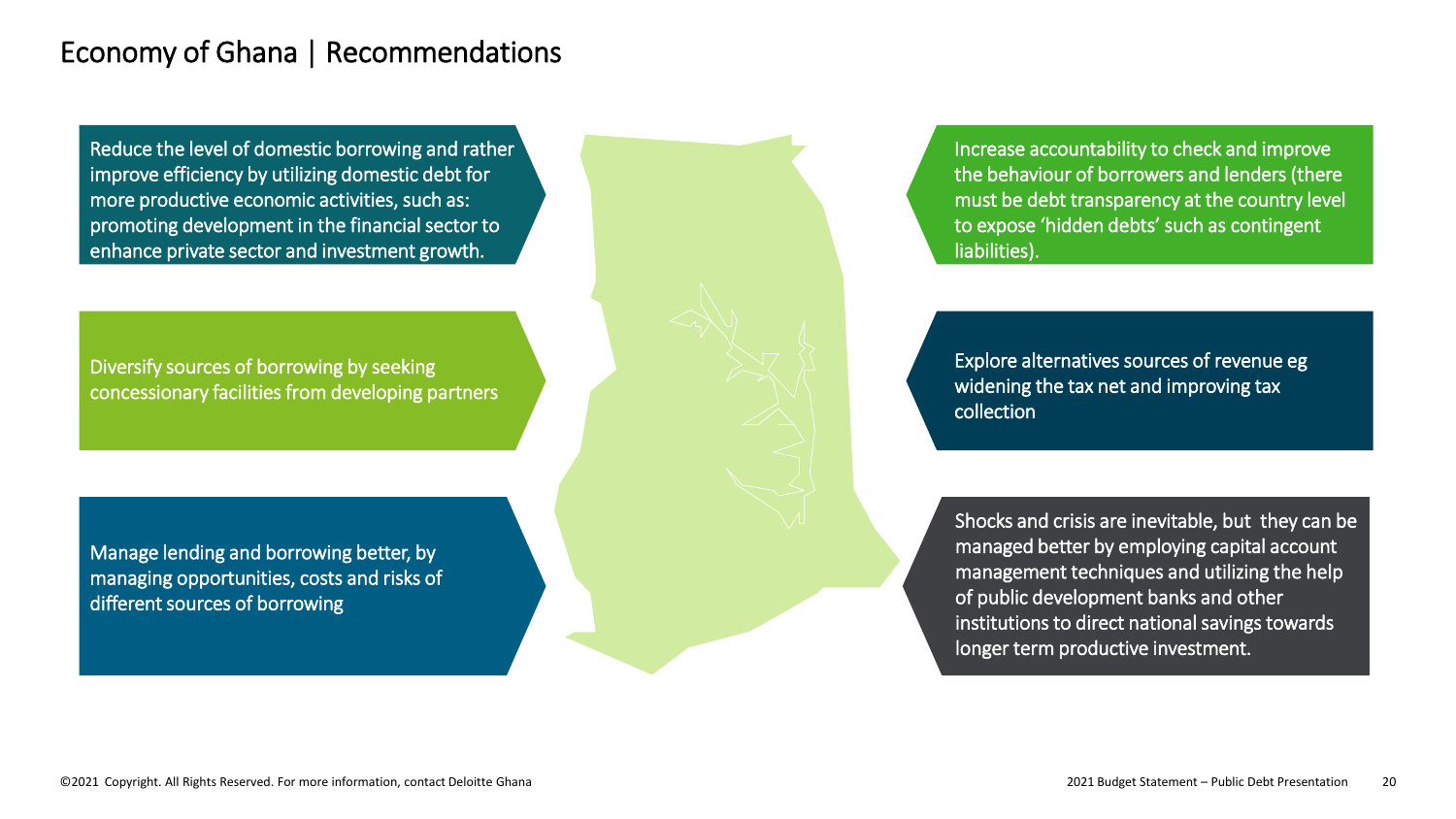# **Thank You M:** +233 (0) 244 158 377

# ylartey@deloitte.com.gh